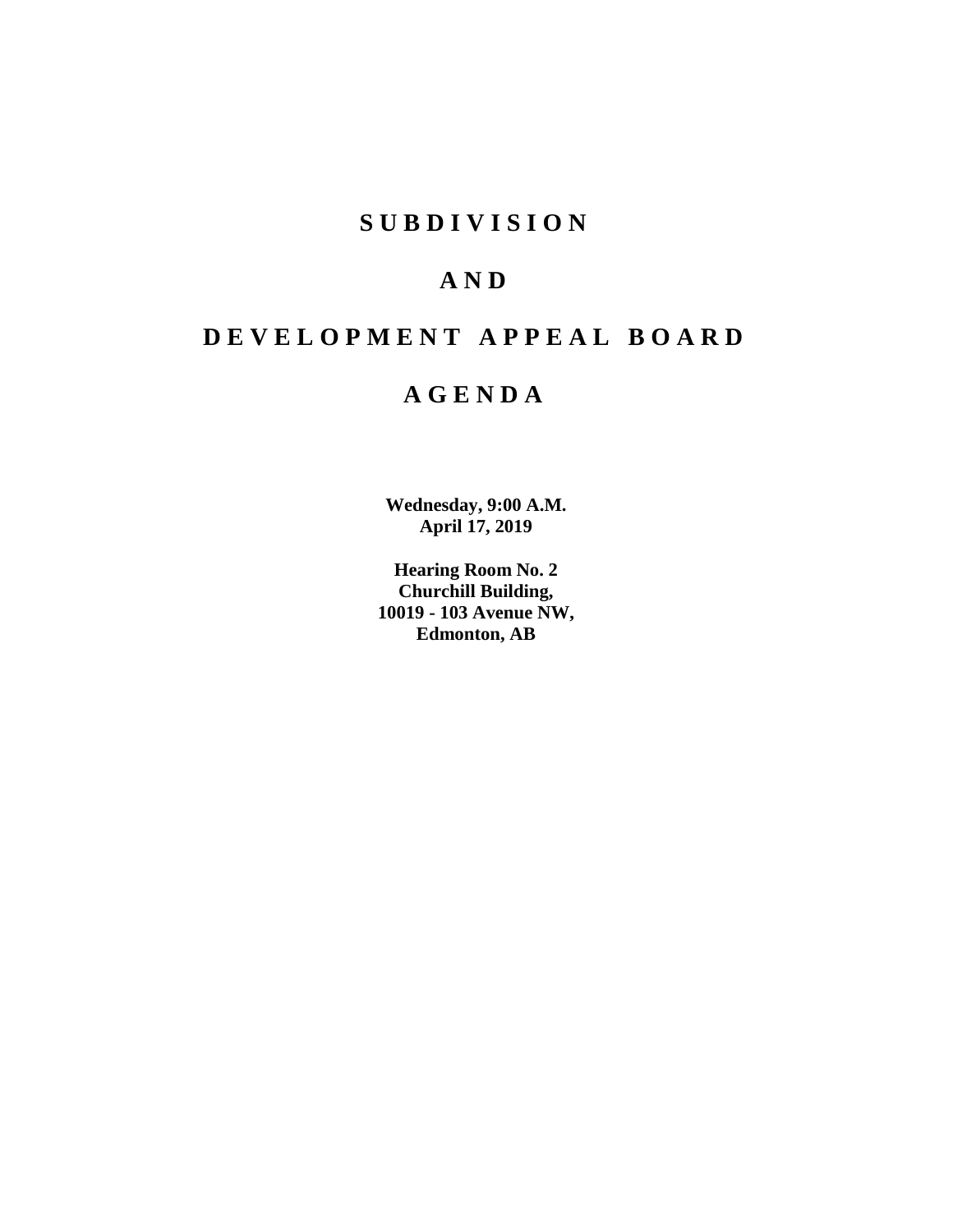# **SUBDIVISION AND DEVELOPMENT APPEAL BOARD HEARING ROOM NO. 2**

I 9:00 A.M. SDAB-D-19-055



Construct a Single Detached House with fireplace, Secondary Suite, rear uncovered deck, veranda and side door entrance.

8338 - 120 Street NW Project No.: 302317237-001

# **TO BE RAISED**

II 11:00 A.M. SDAB-D-19-041

# DEVELOPMENT PERMIT CANCELLED

Change the Use from Personal Service Shop to Restaurant (40.1m2 Public Space) and to construct interior alterations. (Pizza Restaurant)

1803C - 91 Street SW Project No.: 277937618-003

*NOTE: Unless otherwise stated, all references to "section numbers" refer to the authority under the Edmonton Zoning Bylaw 12800.*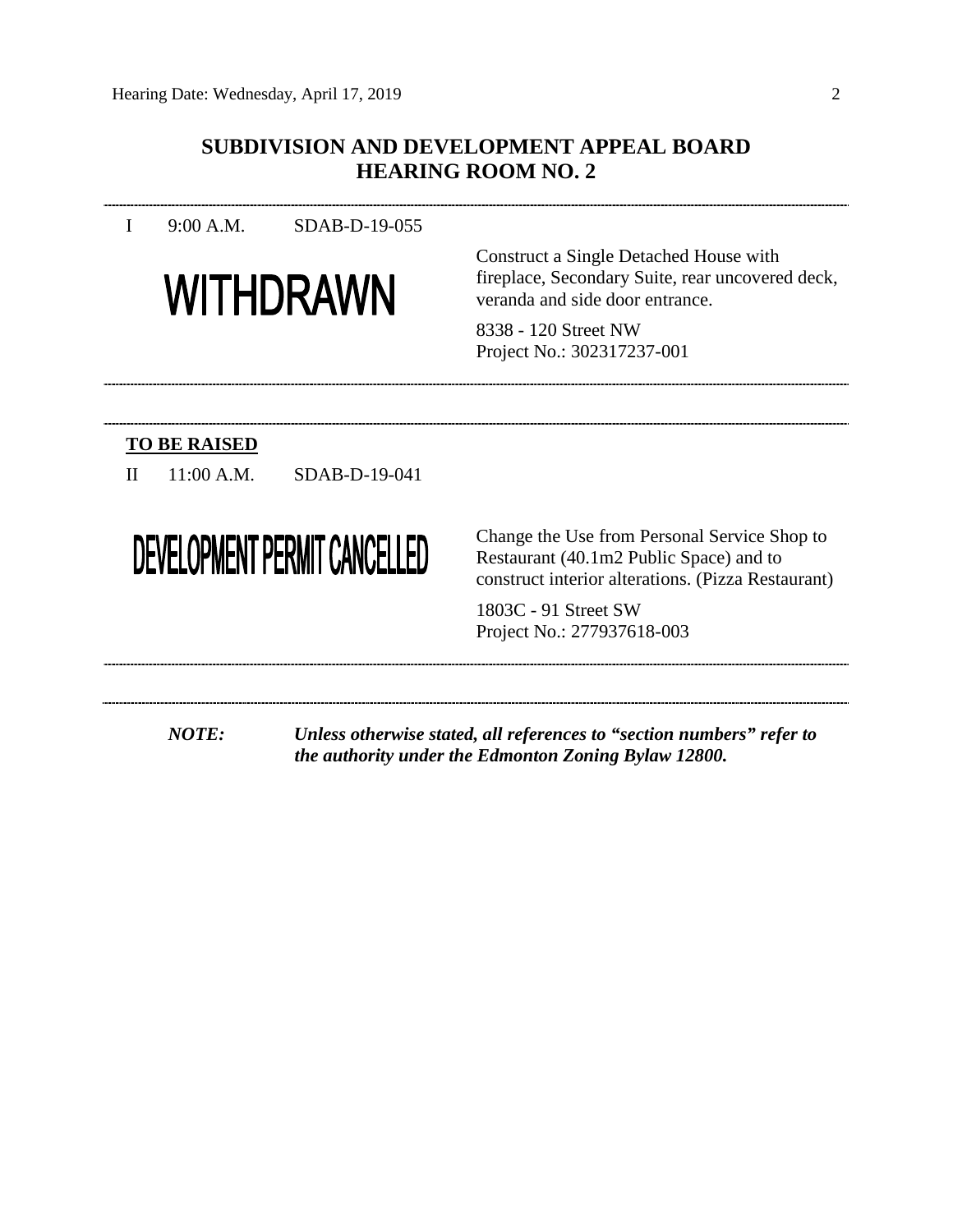#### **ITEM I: 9:00 A.M. FILE: SDAB-D-19-055**

# AN APPEAL FROM THE DECISION OF THE DEVELOPMENT OFFICER BY AN ADJACENT PROPERTY OWNER

APPELLANT: APPLICATION NO.: 302317237-001

APPLICATION TO: Construct a Single Detached House with fireplace, Secondary Suite, rear uncovered deck, veranda and side door entrance.

DECISION OF THE DEVELOPMENT AUTHORITY A Approved with conditions DECISION DATE: **February 27, 2019** DATE OF APPEAL: March 25, 2019 NOTIFICATION PERIOD: March 26, 2019 RESPONDENT: MUNICIPAL DESCRIPTION OF SUBJECT PROPERTY: 8338 - 120 Street NW LEGAL DESCRIPTION: Plan 1823348 Blk 12 Lot 11B ZONE: (RF1) Single Detached Residential Zone OVERLAY: Mature Neighbourhood Overlay STATUTORY PLAN: N/A

#### **TO BE RAISED**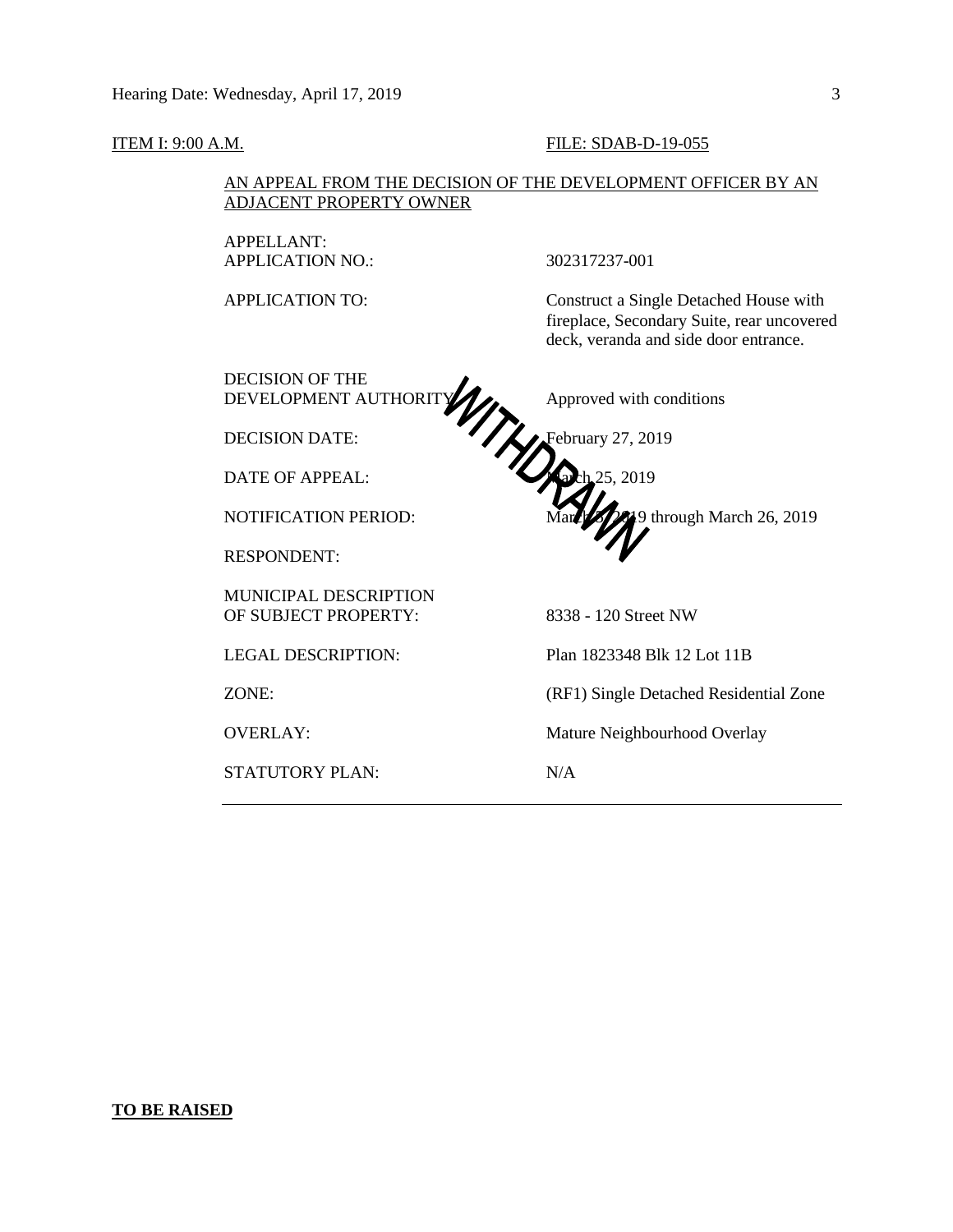Hearing Date: Wednesday, April 17, 2019 4

# ITEM II: 11:00 A.M. FILE: SDAB-D-19-041

## AN APPEAL FROM THE DECISION OF THE DEVELOPMENT OFFICER BY AN ADJACENT PROPERTY OWNER

APPELLANT:

APPLICATION NO.: 277937618-003

DECISION OF THE

APPLICATION TO: Change the Use from Personal Service Shop to Restaurant (40.1 square metres Public Space) and to construct interior alterations. (Pizza Restaurant)

DEVELOPMENT AUTHORITY: Approved with Conditions

DECISION DATE:  $\sqrt{\frac{1}{2}} \sqrt{2} \lambda$ 

NOTIFICATION PERIOD: **For the only 12, 2019** through March 5, 2019

DATE OF APPEAL: **MARTH MARK** 1999

RESPONDENT:

MUNICIPAL DESCRIPTION OF SUBJECT PROPERTY: 1803C - 91 Street SW

LEGAL DESCRIPTION: Condo Common Area (Plan 1721728)

ZONE: (EIB) Ellerslie Industrial Business Zone

OVERLAY: Special Area Ellerslie Industrial

STATUTORY PLAN(S): Ellerslie Area Structure Plan Summerside Neighbourhood Structure Plan

# *Grounds for Appeal*

The Appellant provided the following reasons for appealing the decision of the Development Authority:

We have received written notice of a Development Permit Approval for this specific property changing from a Personal Service Shop to Pizza Restaurant.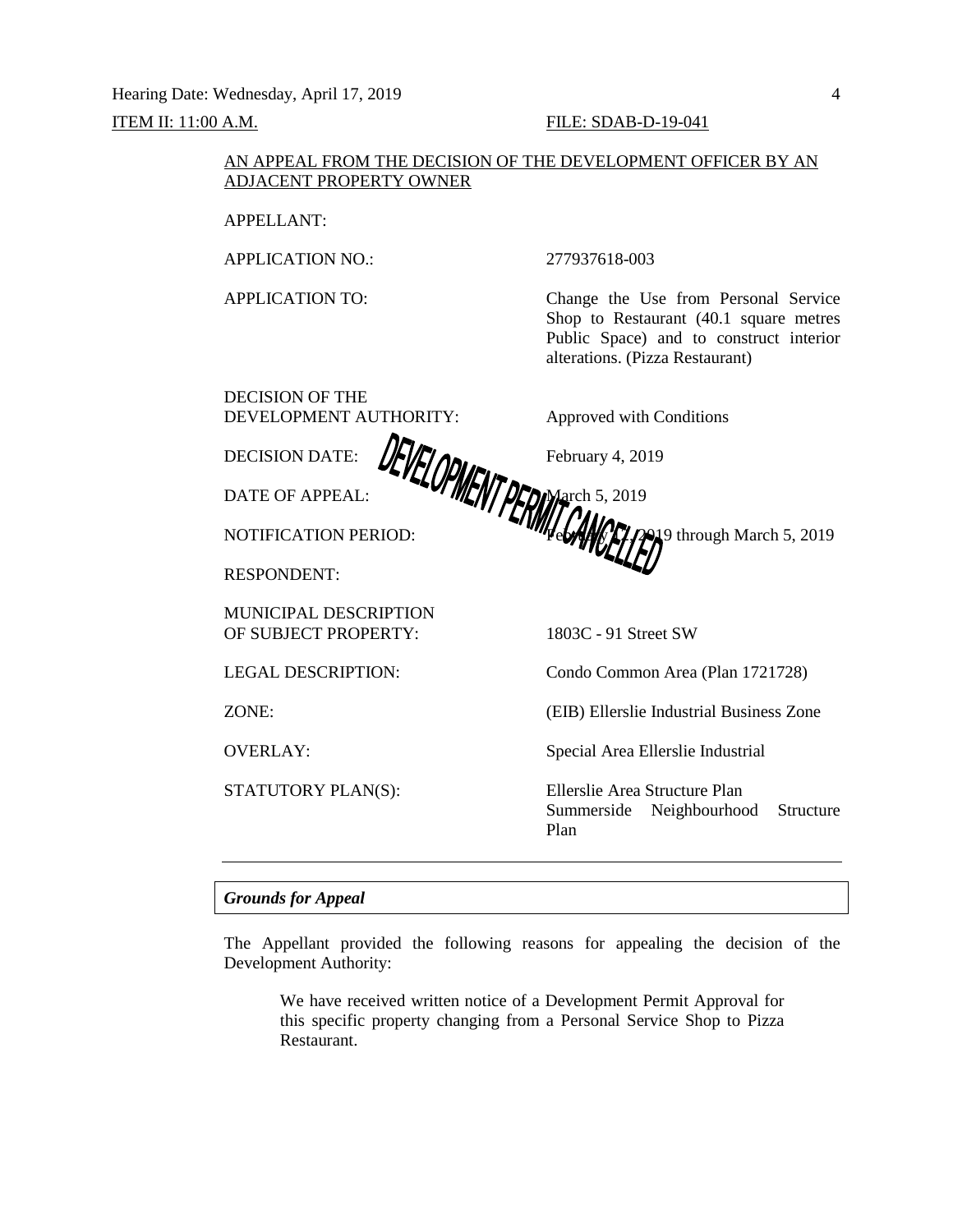We oppose this change for the following reasons:

This property has been found to have inadequate parking for the units in the building. Originally the condominium development was supposed to have 102 stalls to service the 26 units, however there are only 84 stalls on the property, This is a variance of 18 stalls.

Unit 101 in particular, is located on the West side of the development parallel to 91 Street, with 3 other end units that are directly adjacent to the only driveway allowing any access to the development. This is a very high traffic location with potential for congestion.

At this West side of the development there are 10 isolated parking stalls parallel to 91 street for the 4 end units to use. The existing businesses operating in the other 3 units already suffer from limited parking, as the Condo Board has only assigned 2 stalls to each unit for their exclusive use, with the remaining 2 stalls available on a first come first serve basis. (Each of these 3 existing businesses had development permits approved with a minimum of 5 offices in each space; suggesting there's already 15 employees using these 10 available stalls on a daily basis)

A restaurant will require several parking spaces for staff, in addition to seated customers, pick-up customers, and delivery drivers such as the substantially growing demands of Skip the Dishes.

In many locations with restaurants and limited parking space, customers often park in drive lanes or at front entrances. We only have a single oneway drive-through lane on the North side of the building directly perpendicular to Unit 101. Any parking in the area of this drive lane will prevent access for the delivery vehicles that many of us require in order to operate our businesses. In addition, the 4 units at the West side of the building all share a common entrance. Any vehicles parked at the entrance would cause a severe safety and fire hazard. There is no street parking available on 91 Street.

The building is zoned for Industrial/Commercial use, and particularly due to the limited parking, approved businesses should be limited to those that will operate in such a manner as to not require excessive parking places or unduly increased vehicle traffic, impairing the access to and function of the other businesses.

We do not approve this change.

#### *General Matters*

#### **Appeal Information:**

The Subdivision and Development Appeal Board made and passed the following motion on March 27, 2019: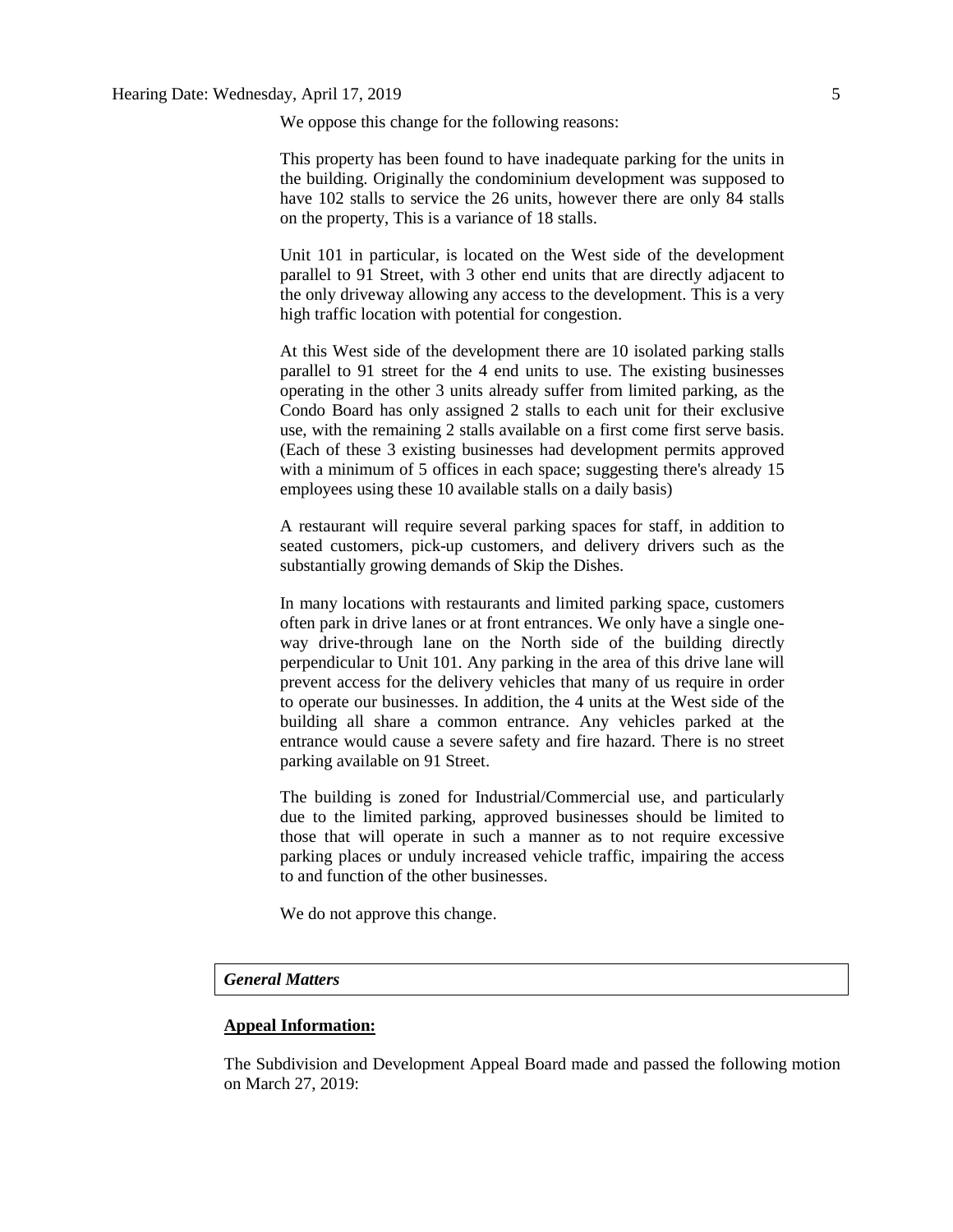#### **"That the appeal hearing be postponed until April 17, 2019."**

The *Municipal Government Act*, RSA 2000, c M-26 states the following:

#### **Grounds for Appeal**

**685(1)** If a development authority

- (a) fails or refuses to issue a development permit to a person,
- (b) issues a development permit subject to conditions, or
- (c) issues an order under section 645,

the person applying for the permit or affected by the order under section 645 may appeal to the subdivision and development appeal board.

**(2)** In addition to an applicant under subsection (1), any person affected by an order, decision or development permit made or issued by a development authority may appeal to the subdivision and development appeal board.

#### **Appeals**

**686(1)** A development appeal to a subdivision and development appeal board is commenced by filing a notice of the appeal, containing reasons, with the board,

- (a) in the case of an appeal made by a person referred to in section 685(1)
	- (i) with respect to an application for a development permit,
		- (A) within 21 days after the date on which the written decision is given under section 642, or
		- (B) if no decision is made with respect to the application within the 40-day period, or within any extension of that period under section 684, within 21 days after the date the period or extension expires,

or

- (ii) with respect to an order under section 645, within 21 days after the date on which the order is made, or
- (b) in the case of an appeal made by a person referred to in section 685(2), within 21 days after the date on which the notice of the issuance of the permit was given in accordance with the land use bylaw.

#### **Hearing and Decision**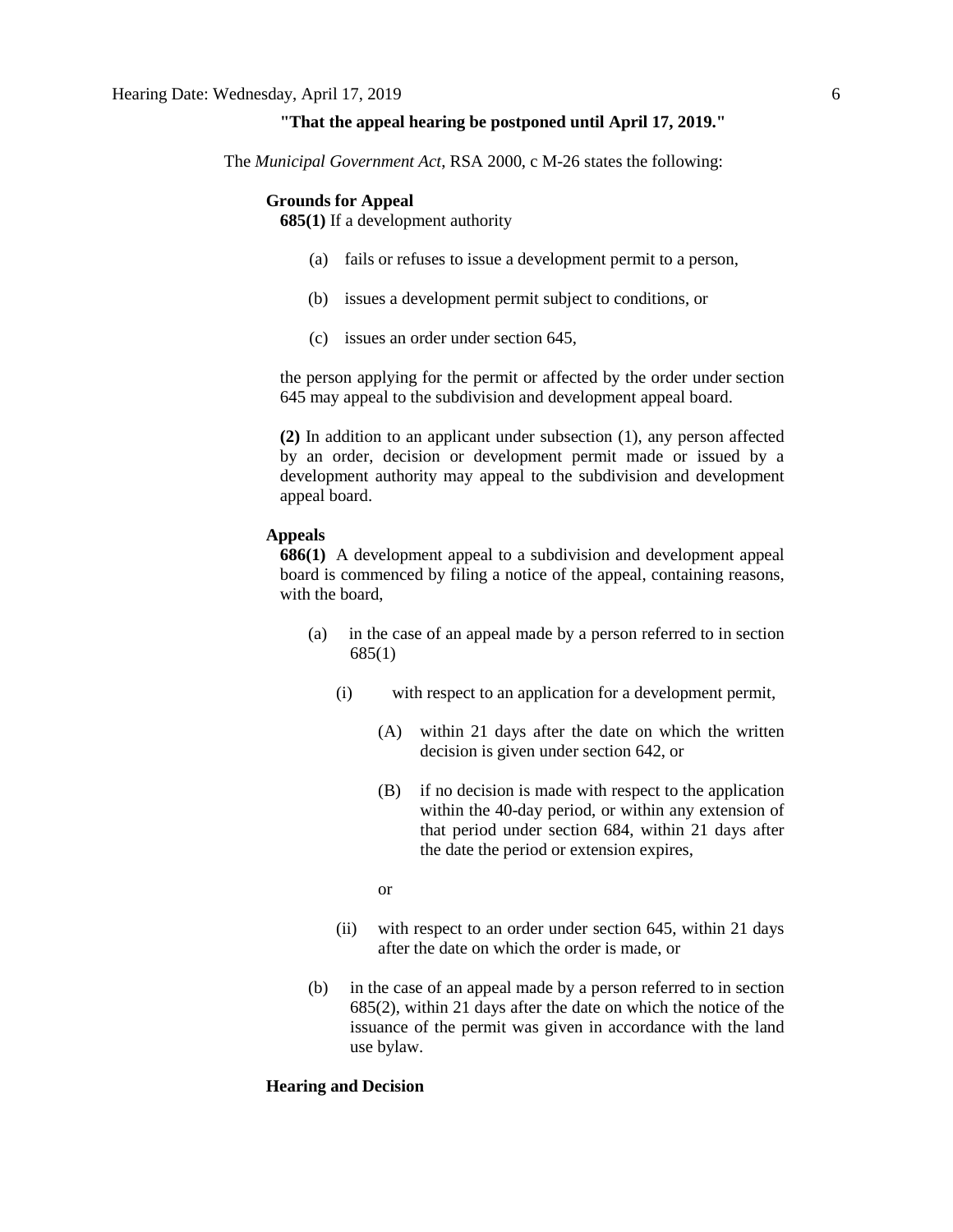**687(3)** In determining an appeal, the subdivision and development appeal board

- …
- (a.1) must comply with the land use policies;
- (a.2) subject to section 638, must comply with any applicable statutory plans;
- (a.3) subject to clauses (a.4) and (d), must comply with any land use bylaw in effect;
- (a.4) must comply with the applicable requirements of the regulations under the Gaming, Liquor and Cannabis Act respecting the location of premises described in a cannabis licence and distances between those premises and other premises;
	- …
	- (c) may confirm, revoke or vary the order, decision or development permit or any condition attached to any of them or make or substitute an order, decision or permit of its own;
	- (d) may make an order or decision or issue or confirm the issue of a development permit even though the proposed development does not comply with the land use bylaw if, in its opinion,
		- (i) the proposed development would not
			- (A) unduly interfere with the amenities of the neighbourhood, or
			- (B) materially interfere with or affect the use, enjoyment or value of neighbouring parcels of land,
		- and
		- (ii) the proposed development conforms with the use prescribed for that land or building in the land use bylaw.

## **General Provisions from the** *Edmonton Zoning Bylaw:*

Under section 930.4(3)(26), **Restaurants**, not to exceed 200 occupants nor  $\frac{240 \text{ m}^2}{\text{m}^2}$  of Public Space, if adjacent to or across the Lane from a Site zoned residential, is a **Discretionary Use** in the **(EIB) Ellerslie Industrial Business Zone**.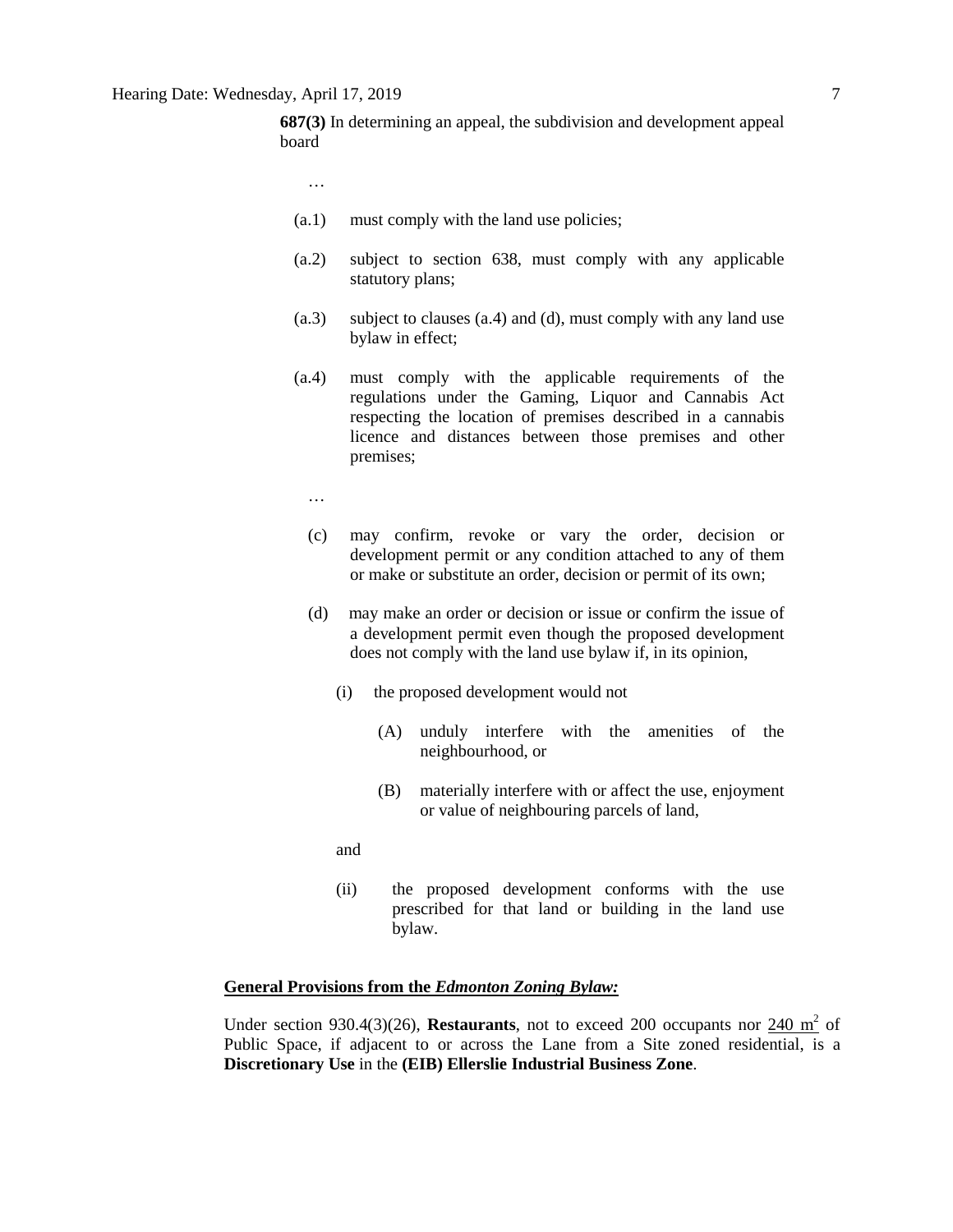Under section 930.4(3)(27), **Specialty Food Services** is a **Discretionary Use** in the **(EIB) Ellerslie Industrial Business Zone**.

Under section 7.4(47), **Restaurants** means:

development where the primary purpose of the facility is the sale of prepared foods and beverages to the public, for consumption within the premises or off the Site. Minors are never prohibited from any portion of the establishment at any time during the hours of operation. This Use typically has a varied menu, with a fully equipped kitchen and preparation area, and includes fast food and family restaurants.

## Under section 7.4(49), **Specialty Food Services** means:

development where limited types of prepared foods and beverages, excluding alcoholic beverages, are offered for sale to the public, for consumption within the premises or off the Site. This Use typically relies primarily on walk-in clientele, and includes coffee, donut, bagel or sandwich shops, ice cream parlours, and dessert shops.

## Under section 6.1, **Occupants** means:

when referring to Specialty Food Services, Restaurants, Bars and Neighbourhood Pubs and Nightclubs, people that may occupy Public Space within any of these Uses, to be calculated at 1 Occupant per  $1.2 \text{ m}^2$ of Public Space.

Under section 6.1, **Public Space** means:

space that is part of an establishment, which is open to the public and not restricted to only employees. Public Space includes any private non-sale hospitality area where products manufactured within the premises are provided to private groups for tasting and sampling. This definition does not include kitchens, administration offices, food or drink preparation areas.

Under section 6.1, **Use** means "the purposes or activities for which a piece of land or its buildings are designed, arranged, developed or intended, or for which it is occupied or maintained."

Section 7 provides the following with respect to *Use Definitions*:

# **7.1 General**

- 1. Uses, as set out in subsections 7.2 through 7.9 inclusive, are grouped according to common functional or physical impact characteristics.
- 2. Use definitions are used to define the range of Uses, which are Permitted Uses or Discretionary Uses, within the various Zones of this Bylaw.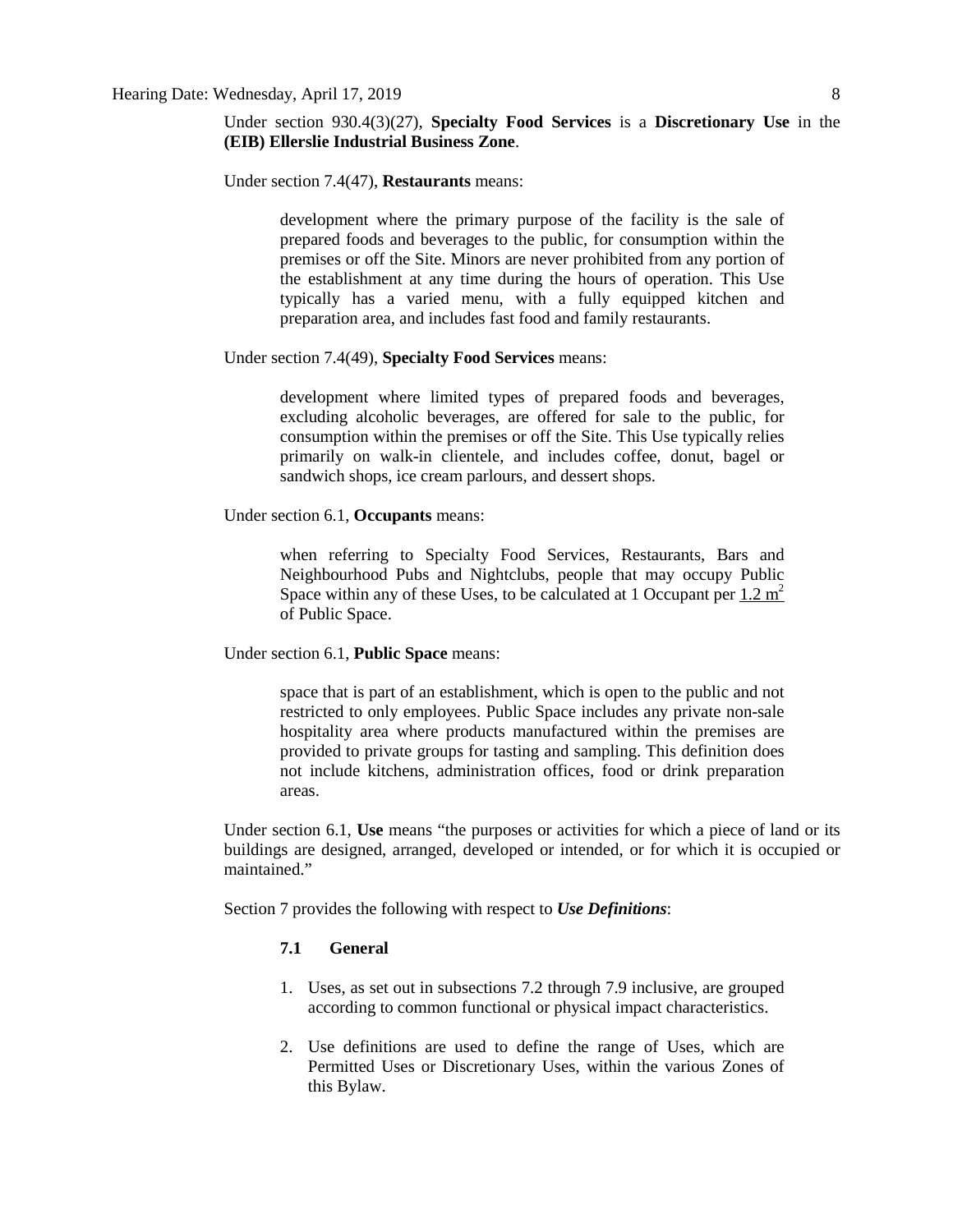- 3. The following guidelines shall be applied in interpreting the Use definitions:
	- a. the typical purposes or activities, which may be listed in the definitions, are not intended to be exclusive or restrictive;
	- b. where specific purposes or activities do not conform to any Use definition or generally conform to the wording of two or more Use definitions, the Development Officer may, at their discretion, deem that the purposes or activities conform to and are included in that Use which they consider to be the most appropriate. In such a case, the Use shall be considered a Discretionary Use, whether or not the Use is listed as a Permitted Use or Discretionary Use within the applicable Zone; and
	- c. the headings such as Residential Uses or Commercial Uses do not mean that the Uses listed under these headings are permitted only in Residential or Commercial Zones of this Bylaw. Reference must be made to the lists of Permitted Uses and Discretionary Uses within each Zone.

Section 930.4(5)(1)(a) states the following with respect to *Additional Development Regulations for Discretionary Uses*:

Convenience Retail Stores, Child Care Services, Specialty Food Services, Restaurants, Bars and Neighbourhood Pubs, Nightclubs and Personal Service Shops shall be sited in accordance with the following:

a. as part of an office or industrial project where such Discretionary Uses are intended to service and support the principal industrial or office Use.

Section 930.4(1) states that the **General Purpose** of the **(EIB) Ellerslie Industrial Business Zone** is:

to provide for light industrial businesses and high technology development that carries out their operations such that no nuisance factor is created or apparent outside an enclosed building and such that the Zone is compatible with any adjacent Non-industrial Zone.

Section 930.1 states that the **General Purpose** of the **Ellerslie Industrial Special Area** is:

to designate a portion of the Ellerslie Area Structure Plan as shown on Appendix I to this Section, as a Special Area and to adopt appropriate land use regulations for this Special Area in order to achieve the objectives of the Ellerslie Area Structure Plan, as adopted under Bylaw 11870, as amended.

# **Development Officer's Determination**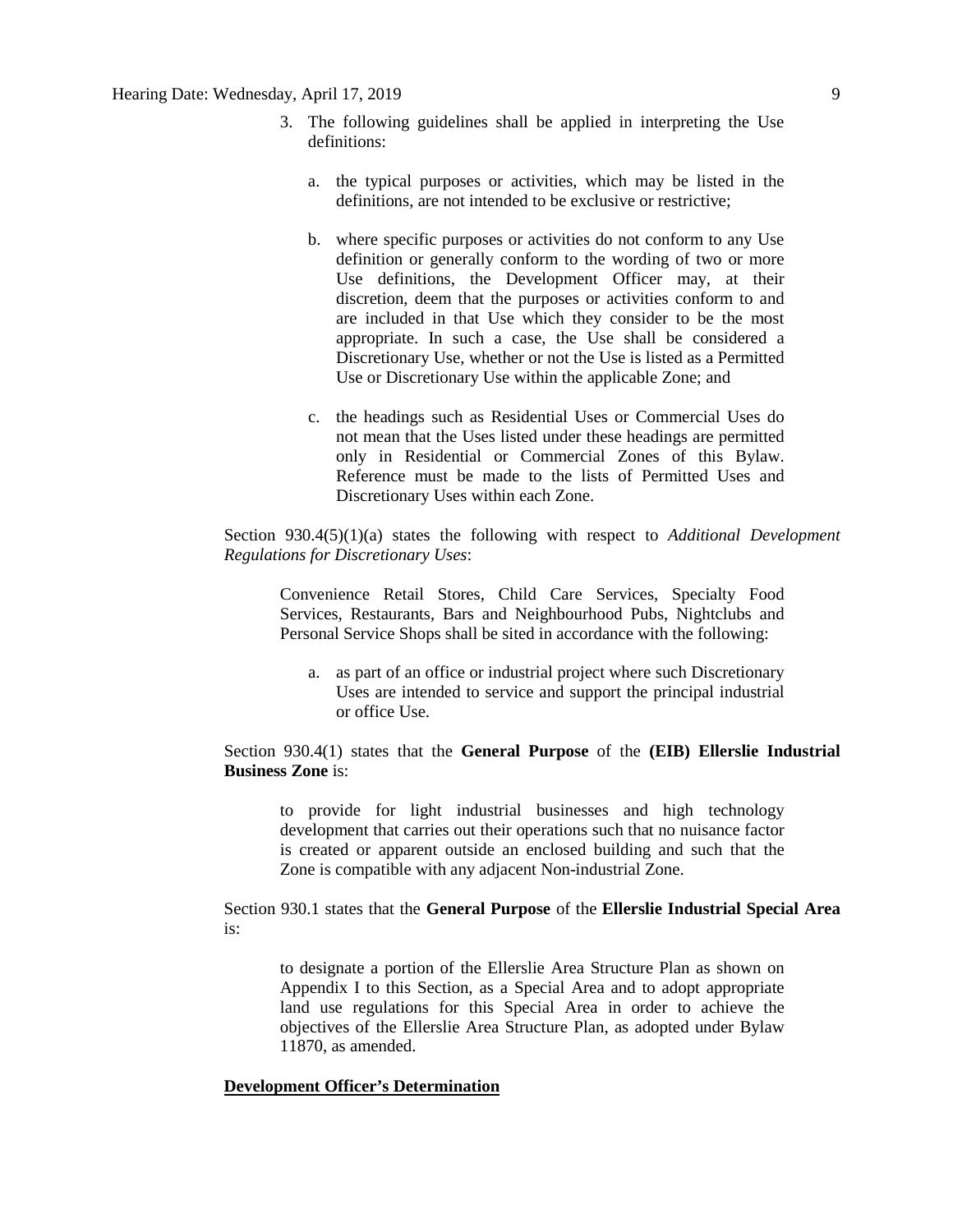# *Parking*

Section 54.2, Schedule 1(A)(22), states **Restaurants/Specialty Food Services** requires 1 parking space per  $9.6 \text{ m}^2$  of Public Space.

# **Development Officer's Determination**

**1. Parking - The site has 84 parking spaces, instead of 102 (Section 54.2, Schedule 1)** [unedited]

| <b>Previous Subdivision and Development Appeal Board Decisions</b> |  |  |  |  |  |  |
|--------------------------------------------------------------------|--|--|--|--|--|--|
|--------------------------------------------------------------------|--|--|--|--|--|--|

| <b>Application Number</b> | <b>Description</b>              | <b>Decision</b>                |
|---------------------------|---------------------------------|--------------------------------|
| SDAB-D-18-091             | To change the Use from          | 2018;<br>July<br>6,            |
|                           | Personal Service Shop to        | "The Appeal is allowed and     |
|                           | Restaurant (63.03m2 Public      | decision<br>the<br>of<br>the   |
|                           | and to construct<br>Space)      | Development Authority is       |
|                           | interior alterations (Pizza     | REVOKED.<br>The                |
|                           | Restaurant)                     | development is REFUSED."       |
| SDAB-D-15-139             | To<br>General<br>construct<br>a | July 15, 2015; The appeal is   |
|                           | Industrial and Commercial       | DENIED and the decision of     |
|                           | Use Building.                   | the Development Authority is   |
|                           |                                 | CONFIRMED.<br>The              |
|                           |                                 | development is GRANTED         |
|                           |                                 | as applied for, subject to     |
|                           |                                 | CONDITIONS.                    |
|                           |                                 |                                |
|                           |                                 | In granting the development    |
|                           |                                 | the following variances to the |
|                           |                                 | Zoning Bylaw are allowed:      |
|                           |                                 |                                |
|                           |                                 | 1) Pursuant to Section 54.2.   |
|                           |                                 | Schedule 1, the<br>overall     |
|                           |                                 | required off-street parking    |
|                           |                                 | reduced from 95 spaces to 82   |
|                           |                                 | parking spaces.                |

# Notice to Applicant/Appellant

Provincial legislation requires that the Subdivision and Development Appeal Board issue its official decision in writing within fifteen days of the conclusion of the hearing.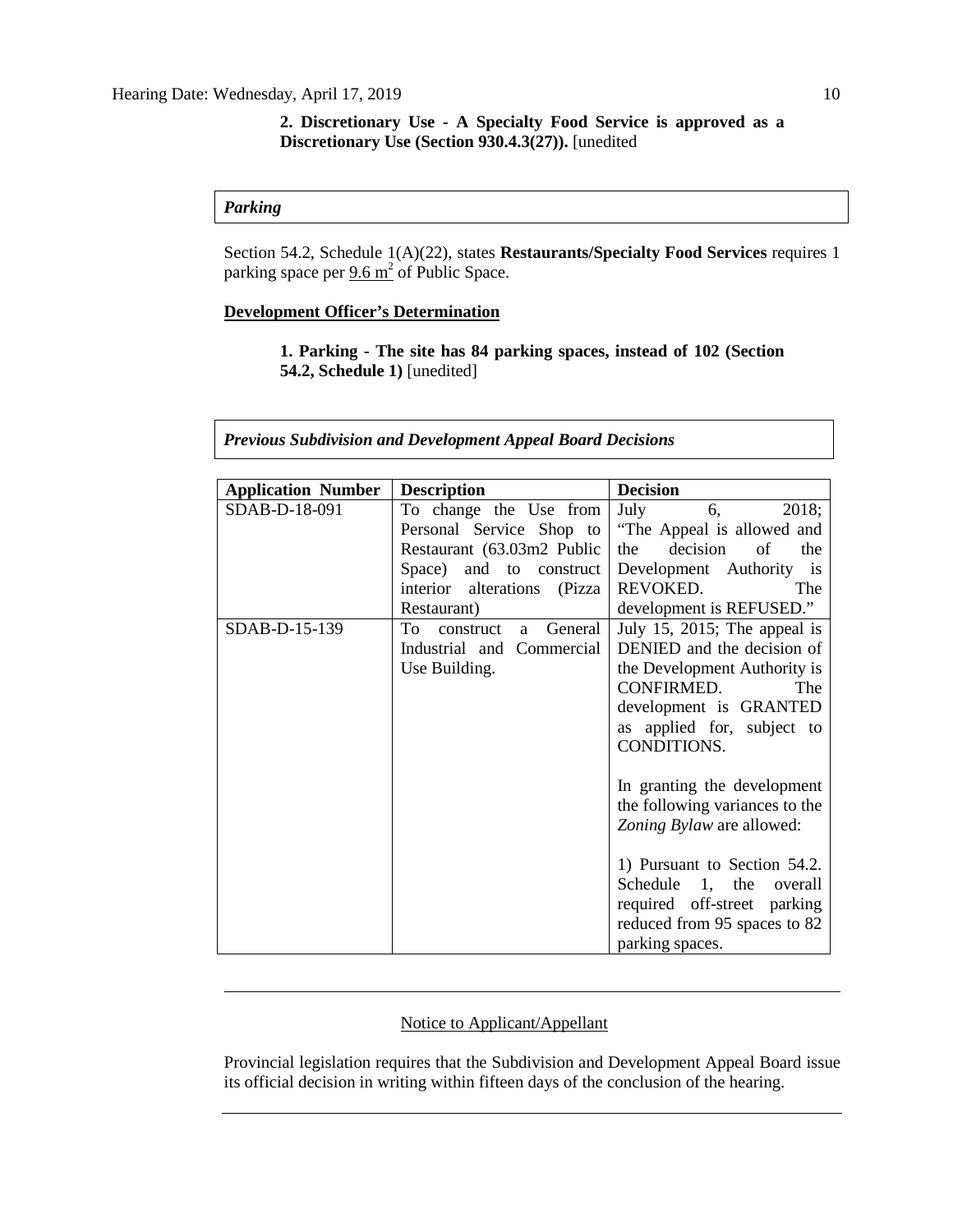| <b>monton</b>                                                                                 | Project Number: 277937618-003<br><b>Application Date:</b><br>JAN 29, 2019<br>Printed:<br>March 5, 2019 at 3:19 PM<br>Page:<br>1 of 3        |
|-----------------------------------------------------------------------------------------------|---------------------------------------------------------------------------------------------------------------------------------------------|
|                                                                                               | <b>Major Development Permit</b>                                                                                                             |
| the limitations and conditions of this permit, of the Edmonton Zoning Bylaw 12800 as amended. | This document is a record of a Development Permit application, and a record of the decision for the undertaking described below, subject to |
| <b>Applicant</b>                                                                              | Property Address(es) and Legal Description(s)<br>1803C - 91 STREET SW                                                                       |
|                                                                                               | Condo Common Area (Plan 1721728)                                                                                                            |
|                                                                                               | <b>Specific Address(es)</b>                                                                                                                 |
|                                                                                               | Suite:<br>101, 1803 - 91 STREET SW                                                                                                          |
|                                                                                               | Entryway: 101, 1803 - 91 STREET SW                                                                                                          |
|                                                                                               | Building: 1803 - 91 STREET SW                                                                                                               |
|                                                                                               |                                                                                                                                             |
| <b>Scope of Permit</b><br>Restaurant)                                                         | To change the Use from Personal Service Shop to Restaurant (40.1m2 Public Space) and to construct interior alterations. (Pizza              |
| <b>Permit Details</b>                                                                         |                                                                                                                                             |
| Class of Permit: Class B                                                                      | <b>Contact Person:</b>                                                                                                                      |
| Gross Floor Area (sq.m.):                                                                     | Lot Grading Needed?: N                                                                                                                      |
| New Sewer Service Required: N                                                                 | NumberOfMainFloorDwellings:                                                                                                                 |
| Site Area (sq. m.): 7245.43                                                                   | Stat. Plan Overlay/Annex Area: (none)                                                                                                       |
| I/We certify that the above noted details are correct.                                        |                                                                                                                                             |
|                                                                                               |                                                                                                                                             |
| Applicant signature:                                                                          |                                                                                                                                             |
| <b>Development Permit Decision</b>                                                            |                                                                                                                                             |
| Approved                                                                                      |                                                                                                                                             |
| Issue Date: Feb 04, 2019 Development Authority: ADAMS, PAUL                                   |                                                                                                                                             |
|                                                                                               |                                                                                                                                             |
|                                                                                               |                                                                                                                                             |
|                                                                                               |                                                                                                                                             |
|                                                                                               |                                                                                                                                             |
|                                                                                               |                                                                                                                                             |
|                                                                                               |                                                                                                                                             |
|                                                                                               |                                                                                                                                             |
|                                                                                               |                                                                                                                                             |
|                                                                                               |                                                                                                                                             |
|                                                                                               |                                                                                                                                             |
|                                                                                               |                                                                                                                                             |
|                                                                                               |                                                                                                                                             |
|                                                                                               |                                                                                                                                             |
|                                                                                               |                                                                                                                                             |
|                                                                                               |                                                                                                                                             |
|                                                                                               |                                                                                                                                             |
|                                                                                               |                                                                                                                                             |
|                                                                                               |                                                                                                                                             |
|                                                                                               |                                                                                                                                             |
|                                                                                               |                                                                                                                                             |
|                                                                                               |                                                                                                                                             |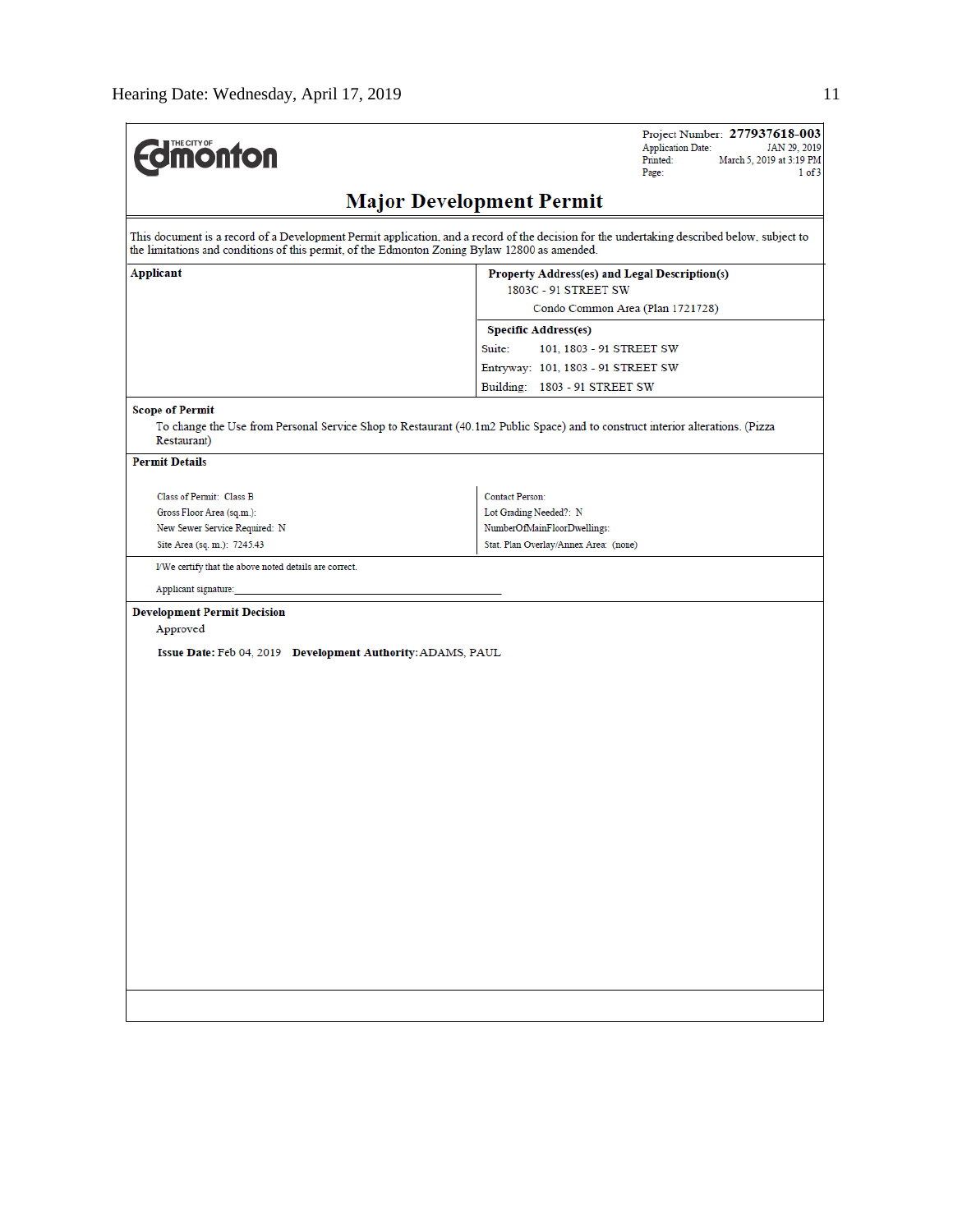| <b><i><u><u><b>MONTON</b></u></u></i></b>                                                                                       |                                                                                                                                                                                                                                                   |                                 |          | Project Number: 277937618-003<br>JAN 29, 2019<br><b>Application Date:</b><br>March 5, 2019 at 3:19 PM<br>Printed:<br>$2$ of $3$<br>Page:                                                                                                                                                                                                                                                                  |  |  |  |
|---------------------------------------------------------------------------------------------------------------------------------|---------------------------------------------------------------------------------------------------------------------------------------------------------------------------------------------------------------------------------------------------|---------------------------------|----------|-----------------------------------------------------------------------------------------------------------------------------------------------------------------------------------------------------------------------------------------------------------------------------------------------------------------------------------------------------------------------------------------------------------|--|--|--|
|                                                                                                                                 |                                                                                                                                                                                                                                                   | <b>Major Development Permit</b> |          |                                                                                                                                                                                                                                                                                                                                                                                                           |  |  |  |
| <b>Subject to the Following Conditions</b><br>work, display, sale or storage of goods of any kind. (Reference Section 54.1.1.c) |                                                                                                                                                                                                                                                   |                                 |          | 1. All required parking and loading facilities shall only be used for the purpose of accommodating the vehicles of clients,<br>customers, employees, members, residents or visitors in connection with the building or Use for which the parking and loading<br>facilities are provided, and the parking and loading facilities shall not be used for driveways, access or egress, commercial repair      |  |  |  |
|                                                                                                                                 | 2. Any outdoor lighting for any development shall be located and arranged so that no direct rays of light are directed at any<br>adjoining properties, or interfere with the effectiveness of any traffic control devices. (Reference Section 51) |                                 |          |                                                                                                                                                                                                                                                                                                                                                                                                           |  |  |  |
| <b>ADVISEMENTS:</b>                                                                                                             |                                                                                                                                                                                                                                                   |                                 |          |                                                                                                                                                                                                                                                                                                                                                                                                           |  |  |  |
| 17.1)                                                                                                                           | a. This Development Permit is NOT valid until the Notification Period expires in accordance to Section 21.1. (Reference Section                                                                                                                   |                                 |          |                                                                                                                                                                                                                                                                                                                                                                                                           |  |  |  |
|                                                                                                                                 | b. This Development Permit is NOT a Business Licence. A separate application must be made for a Business Licence. Please<br>contact the 311 Call Centre (780-442-5311) for further information.                                                   |                                 |          |                                                                                                                                                                                                                                                                                                                                                                                                           |  |  |  |
|                                                                                                                                 | c. Signs require separate Development Applications.                                                                                                                                                                                               |                                 |          |                                                                                                                                                                                                                                                                                                                                                                                                           |  |  |  |
| for further information                                                                                                         |                                                                                                                                                                                                                                                   |                                 |          | d. A building permit is required for any construction or change in Use of a building. For a building permit, and prior to the plans<br>examination review, you require construction drawings and the payment of fees. Please contact the 311 Call Centre (780-442-5311)                                                                                                                                   |  |  |  |
| as to the presence or absence of any environmental contaminants on the property.                                                |                                                                                                                                                                                                                                                   |                                 |          | e. The City of Edmonton does not conduct independent environmental checks of land within the City. If you are concerned about<br>the suitability of this property for any purpose, you should conduct your own tests and reviews. The City of Edmonton, in issuing<br>this Development Permit, makes no representations and offers no warranties as to the suitability of the property for any purpose or |  |  |  |
| Site. (Reference Section 5.2)                                                                                                   |                                                                                                                                                                                                                                                   |                                 |          | f. An approved Development Permit means that the proposed development has been reviewed against the provisions of this bylaw.<br>It does not remove obligations to conform with other legislation, bylaws or land title instruments including, but not limited to, the<br>Municipal Government Act, the Safety Codes Act or any caveats, restrictive covenants or easements that might be attached to the |  |  |  |
| as amended.                                                                                                                     |                                                                                                                                                                                                                                                   |                                 |          | g. Unless otherwise stated, all above references to section numbers refer to the authority under the Edmonton Zoning Bylaw 12800                                                                                                                                                                                                                                                                          |  |  |  |
| <b>Variances</b><br>1. Parking - The site has 84 parking spaces, instead of 102 (Section 54.2, Schedule 1)                      |                                                                                                                                                                                                                                                   |                                 |          |                                                                                                                                                                                                                                                                                                                                                                                                           |  |  |  |
|                                                                                                                                 |                                                                                                                                                                                                                                                   |                                 |          |                                                                                                                                                                                                                                                                                                                                                                                                           |  |  |  |
| 2. Discretionary Use - A Specialty Food Service is approved as a Discretionary Use (Section 930.4.3(27)).                       |                                                                                                                                                                                                                                                   |                                 |          |                                                                                                                                                                                                                                                                                                                                                                                                           |  |  |  |
| <b>Rights of Appeal</b><br>Amendment Act.                                                                                       |                                                                                                                                                                                                                                                   |                                 |          | This approval is subject to the right of appeal as outlined in Chapter 24, Section 683 through 689 of the Municipal Government                                                                                                                                                                                                                                                                            |  |  |  |
| Notice Period Begins: Feb 12, 2019                                                                                              |                                                                                                                                                                                                                                                   | <b>Ends:</b> Mar 05, 2019       |          |                                                                                                                                                                                                                                                                                                                                                                                                           |  |  |  |
| Fees                                                                                                                            |                                                                                                                                                                                                                                                   |                                 |          |                                                                                                                                                                                                                                                                                                                                                                                                           |  |  |  |
|                                                                                                                                 | <b>Fee Amount</b>                                                                                                                                                                                                                                 | <b>Amount Paid</b>              | Receipt# | Date Paid                                                                                                                                                                                                                                                                                                                                                                                                 |  |  |  |
| Major Dev. Application Fee                                                                                                      | \$518.00                                                                                                                                                                                                                                          | \$518.00                        | 05614211 | Jan 29, 2019                                                                                                                                                                                                                                                                                                                                                                                              |  |  |  |
|                                                                                                                                 |                                                                                                                                                                                                                                                   |                                 |          |                                                                                                                                                                                                                                                                                                                                                                                                           |  |  |  |
|                                                                                                                                 |                                                                                                                                                                                                                                                   |                                 |          |                                                                                                                                                                                                                                                                                                                                                                                                           |  |  |  |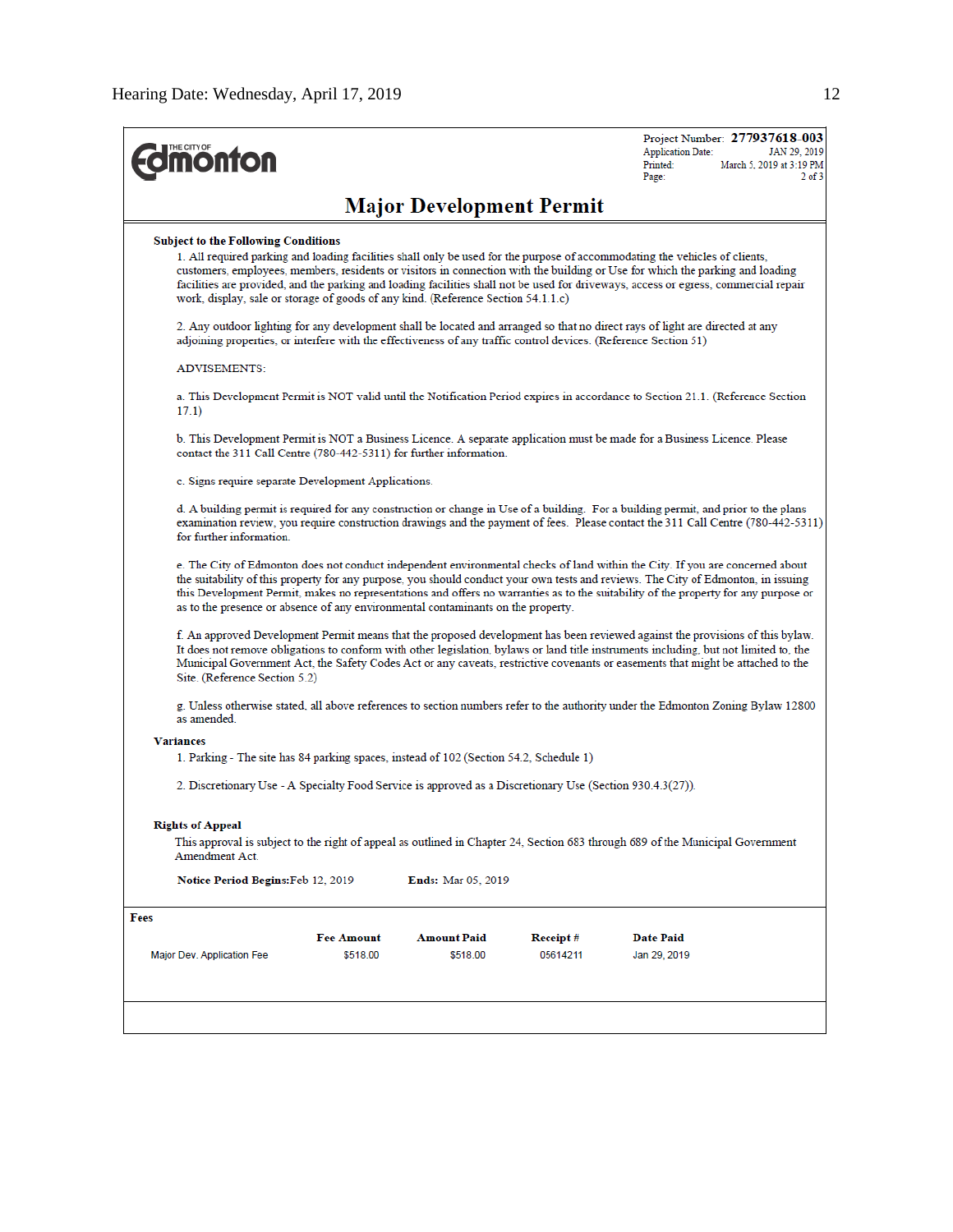| <b>Edimonton</b>                                      |                    |                    |          | <b>Application Date:</b><br>Printed:<br>Page: | Project Number: 277937618-003<br>JAN 29, 2019<br>March 5, 2019 at 3:19 PM<br>$3$ of $3$ |  |
|-------------------------------------------------------|--------------------|--------------------|----------|-----------------------------------------------|-----------------------------------------------------------------------------------------|--|
| <b>Major Development Permit</b>                       |                    |                    |          |                                               |                                                                                         |  |
| Fees                                                  | <b>Fee Amount</b>  | <b>Amount Paid</b> | Receipt# | <b>Date Paid</b>                              |                                                                                         |  |
| <b>Total GST Amount:</b><br><b>Totals for Permit:</b> | \$0.00<br>\$518.00 | \$518.00           |          |                                               |                                                                                         |  |
|                                                       |                    |                    |          |                                               |                                                                                         |  |
|                                                       |                    |                    |          |                                               |                                                                                         |  |
|                                                       |                    |                    |          |                                               |                                                                                         |  |
|                                                       |                    |                    |          |                                               |                                                                                         |  |
|                                                       |                    |                    |          |                                               |                                                                                         |  |
|                                                       |                    |                    |          |                                               |                                                                                         |  |
|                                                       |                    |                    |          |                                               |                                                                                         |  |
|                                                       |                    |                    |          |                                               |                                                                                         |  |
|                                                       |                    |                    |          |                                               |                                                                                         |  |
|                                                       |                    |                    |          |                                               |                                                                                         |  |
|                                                       |                    |                    |          |                                               |                                                                                         |  |
|                                                       |                    |                    |          |                                               |                                                                                         |  |
|                                                       |                    |                    |          |                                               |                                                                                         |  |
|                                                       |                    |                    |          |                                               |                                                                                         |  |
|                                                       |                    |                    |          |                                               |                                                                                         |  |
|                                                       |                    |                    |          |                                               |                                                                                         |  |
|                                                       |                    |                    |          |                                               |                                                                                         |  |